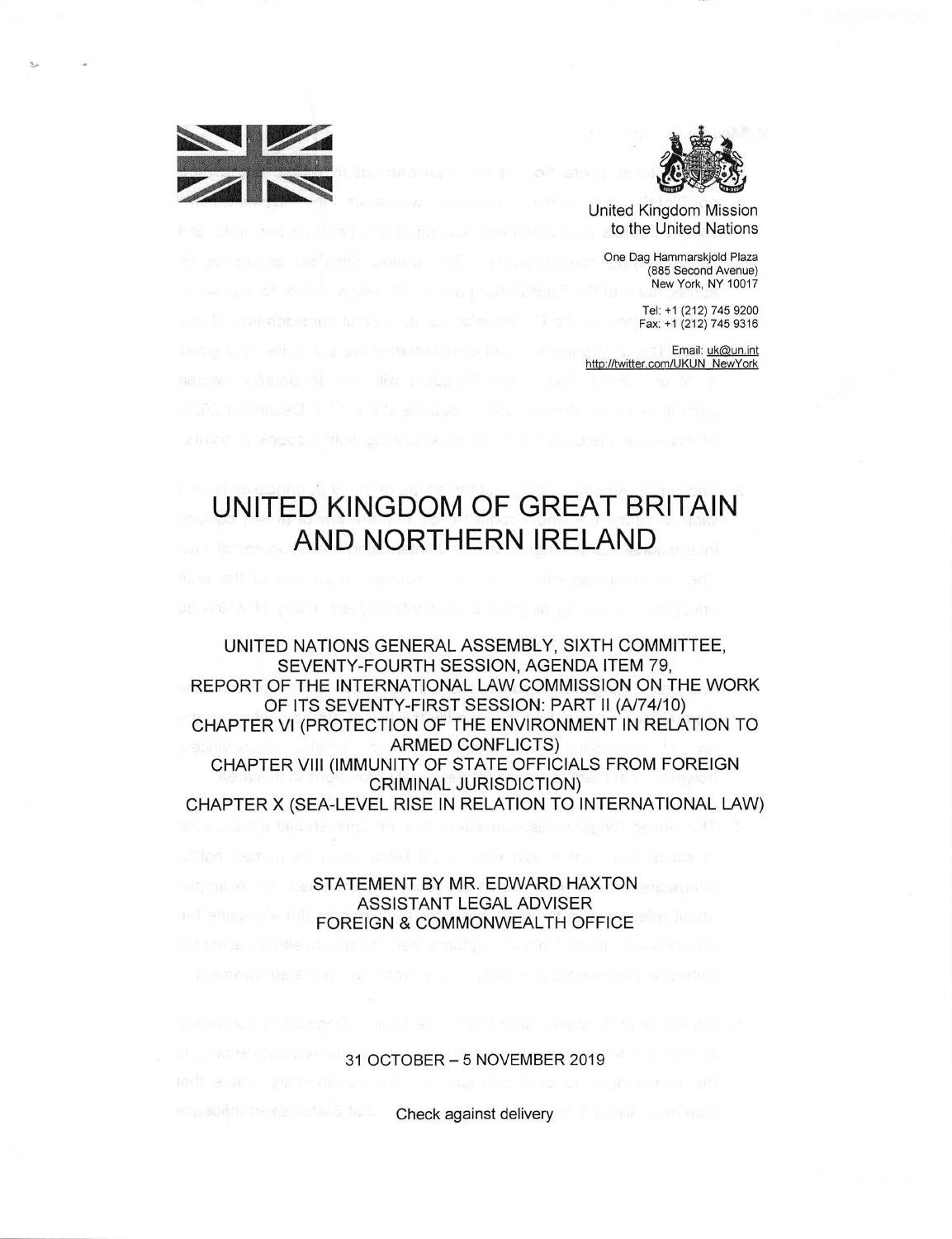Mr/Madam Chairperson,

1. On the topic 'protection of the environment in relation to armed confiicts', the United Kingdom welcomes, the Commission's completion this year of the first reading of a set of draft principles and accompanying commentaries. The United Kingdom expresses its appreciation to the Special Rapporteur, Ms Marja Lehto, for her work, and is grateful to the Commission for its careful consideration of this topic. The draft principles and commentaries are extensive, and cover a lot of ground. The United Kingdom will provide detailed written comments by the Commission's deadline of the 1®' of December 2020. At this stage, the United Kingdom shall just highlight a couple of points.

 $\frac{1}{2}$ 

 $\mathcal{V}_{\mathcal{A}}$ 

 $\pm$  2

\* » \*

- 2. The United Kingdom notes that the scope of the draft principles is very wide, covering the whole conflict cycle and the law of armed conflict, international human rights law and international 'environmental law. The commentaries cite a number of sources in support of the draft principles, of varying degrees of authoritativeness, many of which do not constitute State practice.
- 3. The United Kingdom welcomes the fact that in its work on this topic the Commission does not seek to modify the law of armed conflict, or the law of occupation. The United Kingdom remains unconvinced, however, that there is a need for new treaty provisions in this area.
- 4. The United Kingdom also considers that the topic should not broaden in scope to examine how other legal fields, such as human rights, interrelate with it. The United Kingdom is concerned, for example, about references in the draft principles to human health alongside the environment. In the United Kingdom's view, human health does not fall within the parameters of a study on the protection of the environment.
- 5. On the draft principles specifically, the United Kingdom is concerned about the reference to Common Article 1 of the Geneva Conventions in the commentary to draft principle 3. The commentary states that Common Article 1 "is interpreted to require" that States exert influence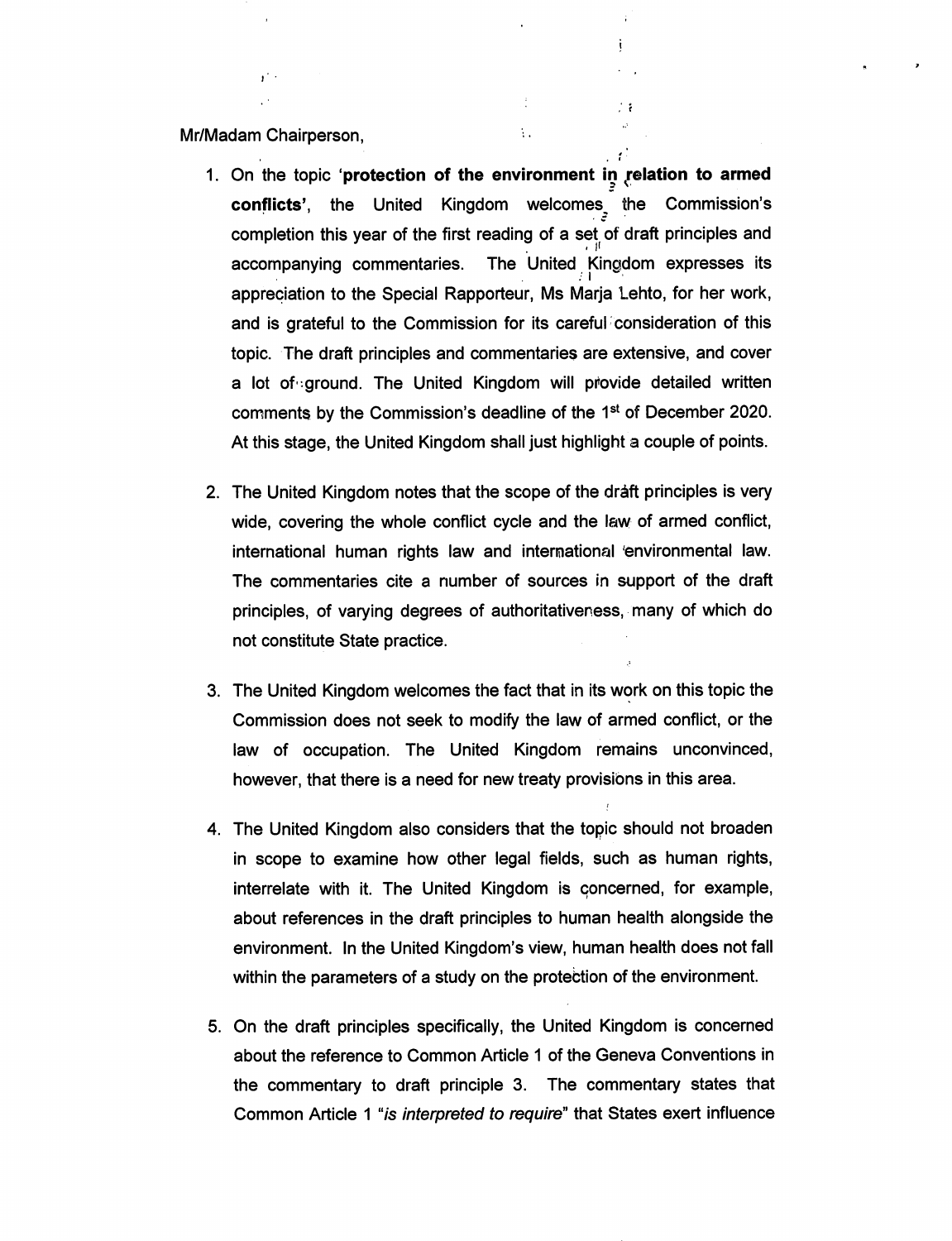in conflicts to which they are not a party. The United Kingdom does not accept that Common Article 1 contains such an obligation.

6. Nor does the United Kingdom accept the blanket prohibition against reprisals in draft principle 16. In the United Kingdom's view, this does not reflect the current state of customary international law and reservations by States to article 55(2) of Additional Protocol 1 to the Geneva Conventions.

\*\*\*

## Mr/Madam Chairperson,

- 7. Turning to the topic 'immunity of State officiais from foreign criminal jurisdiction', the United Kingdom notes the developments in the Commission this year, which are reflected in Chapter VIII of its report and in the interim report of the Drafting Committee.
- 8. The United Kingdom reiterates its view that this is a topic of vital importance and practical significance.
- 9. The United Kingdom is grateful for the inclusion in the seventh report by Special Rapporteur, Professor Concepción Escobar Hernández, of nine draft articles regarding procedural aspects for consideration by the Commission. Notwithstanding this welcome progress, the Commission is still very far from being in a position to submit a clear and acceptable proposal. This objective remains out of reach, not least because of persistent and significant differences within the Commission on the subject of exceptions or limitations to immunity ratione materiae. Those exceptions are set out in draft article 7, to which the United Kingdom has previously made known its strong objections. Those objections persist, notwithstanding the work of the Commission on procedural safeguards.
- 10. There was little progress in 2018. The Commission had limited time to consider the Special Rapporteur's sixth report, which had addressed a number of procedural matters, including the need for safeguards to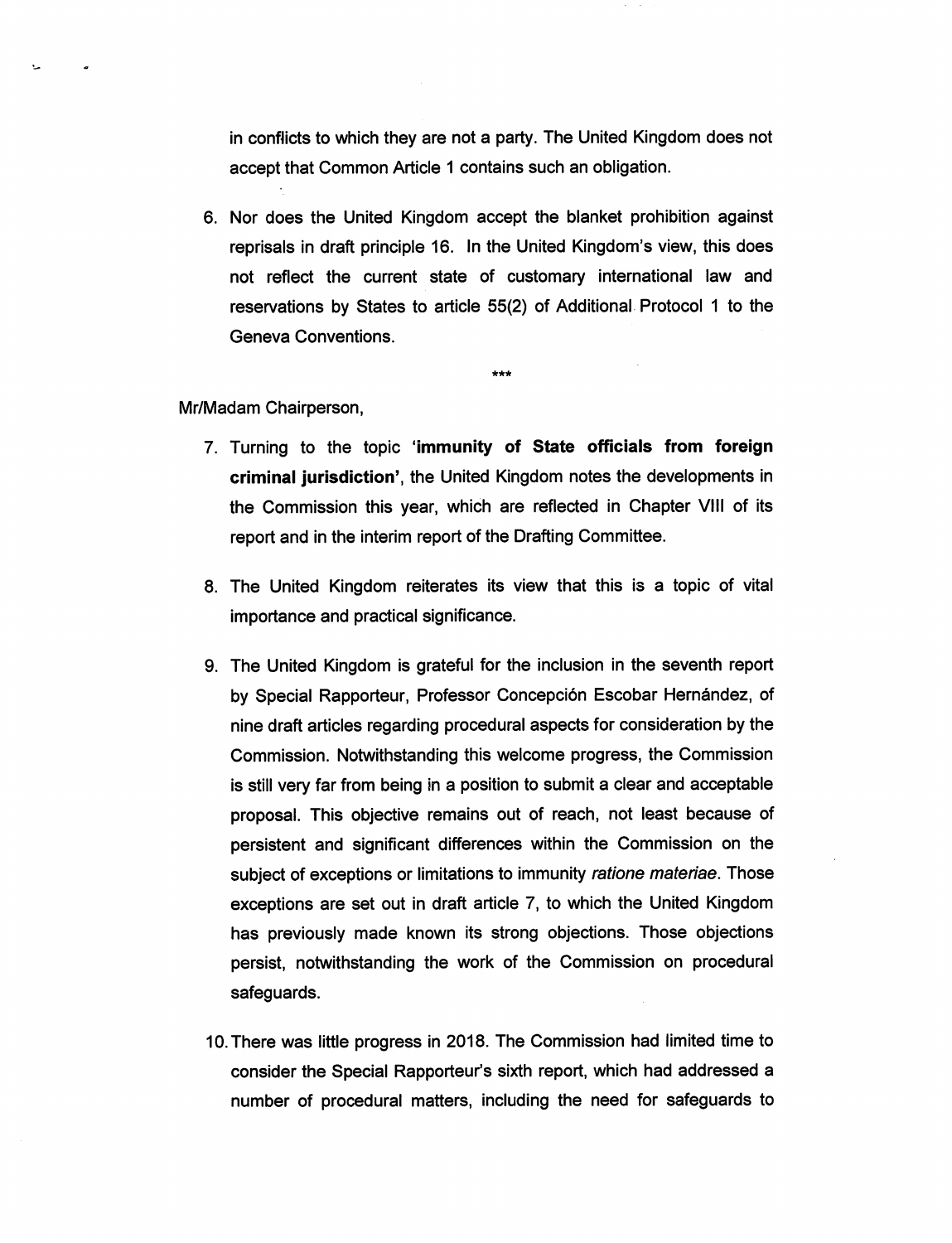protect the sovereign equality of States by preventing politicisation or abuse, but without proposing draft articles.

 $\mathfrak{t}$ 

- 11. Debates on the sixth and seventh reports in this year's session  $\ddot{\phantom{0}}$ indicated a measure of agreement within the Commission that procedural safeguards are needed to address concerns regarding potential politicisation or abuse, but disagreement as to what those safeguards should be.
- 12. The Drafting Committee provisionally adopted one draft article (draft article 8 ante), which would be the opening article of a new Part Four on procedure.
- 13. Although the United Kingdom welcomes the Commission's general acknowledgement that procedural safeguards are needed to guard against potential politicisation and abuge, the United Kingdom does not consider that the draft articles proposed in the Special Rapporteur's seventh report really address that key concern. Moreover, in several cases (for example draft article 11 on waiver) the draft procedural articles appear to complicate the legal position on immunity or to lean towards protecting the forum State in its exercise of criminal jurisdiction.
- 14. To address this key concern, the United Kingdom suggests consideration by the Commission of potential safeguards specific to draft article 7, such as the need for decisions in relation to prosecution to be taken at the highest level of the relevant authority.
- 15. The United Kingdom continues to encourage the Commission to clearly indicate those draft articles which it considers reflect existing international law, and those which it does not. In this respect, the United Kingdom notes the Special Rapporteur's apparent acknowledgement that draft article 7 does not necessarily reflect customary international law. The United Kingdom also reiterates its request that the Commission adopt a clear position on the outcome it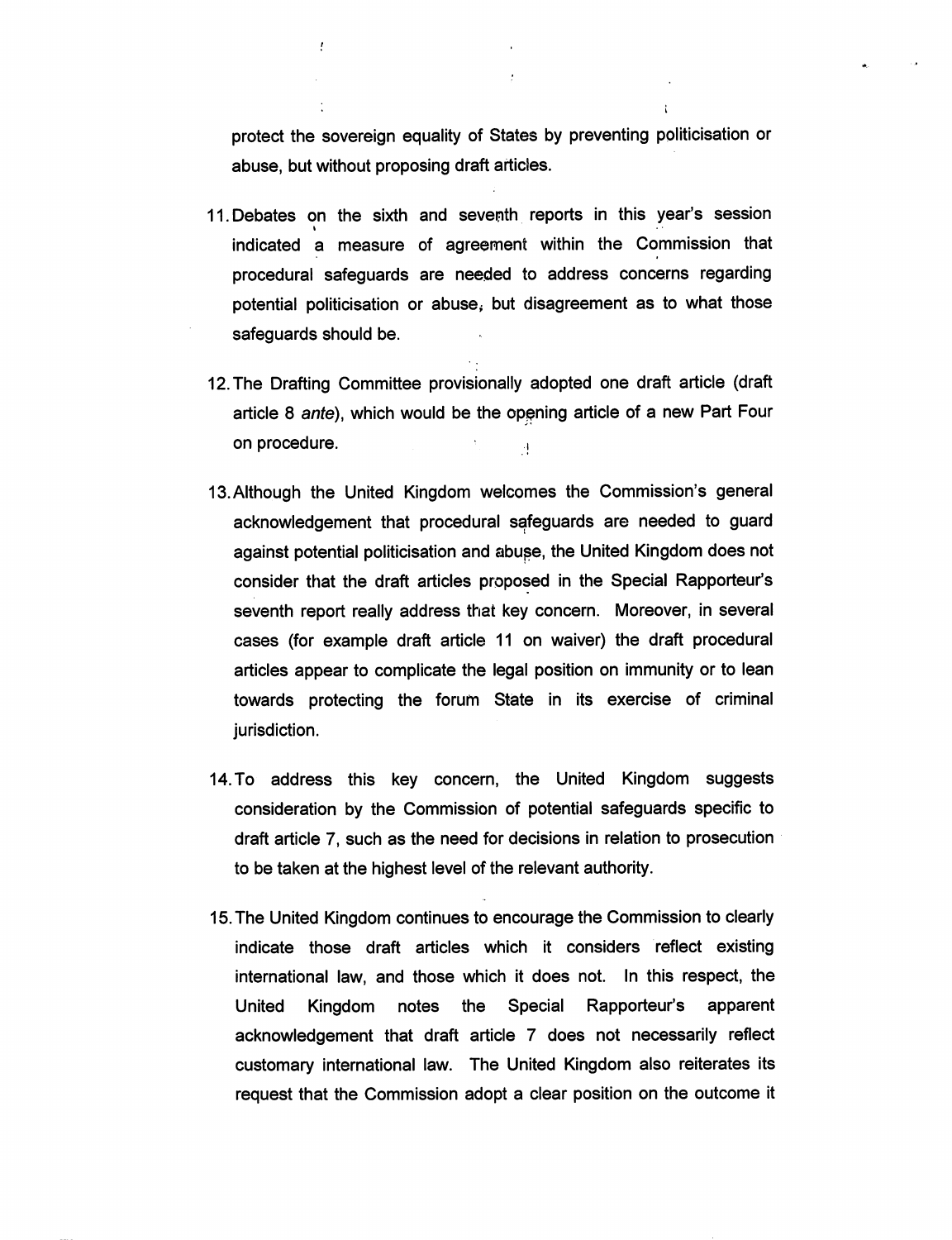sees for its work on this topic, which the United Kingdom assumes will be a convention open to ratification by States.

- 16. The United Kingdom notes that in her future work on this topic, the Special Rapporteur proposes to address "the relationship between nationai criminai courts and intemationai criminal courts for the purposes of immunity treatment", without consideration of the decision of the ICC Appeais Chamber in the Ai-Bashir case. The United Kingdom considers such a task to be difficult, given the latter's possible implications for the former, but strongly agrees that the Commission should not take up for debate, nor be influenced by, such a highly contentious decision. The United Kingdom is concerned by the decision and in particular does not agree with the Court's finding that, as a matter of customary international law, there is no immunity from prosecution before international criminal tribunals. In any event, the United Kingdom considers that subject to be irrelevant to this topic.
- 17. The United Kingdom notes that, as part of her next report, the Special Rapporteur may be considering proposing 'recommended good practices'. In the United Kingdom's view, work on this topic is already proceeding rather slowly and the Special Rapporteur should not look to expand the project further, but rather focus on the Commission producing a full set of draft articles and completing a first reading. Hopefully, that first reading will be in 2020, but the Commission needs to spend as much time as is needed in order to reach a generaliy acceptabie draft on this matter.

\*\*\*

## Mr/Madam Chairperson,

 $\sum_{i=1}^{n}$ 

18. The United Kingdom welcomes the Commission's decision to include the topic 'sea-level rise in relation to international law' in its current programme of work, and to establish an open-ended Study Group on the topic.